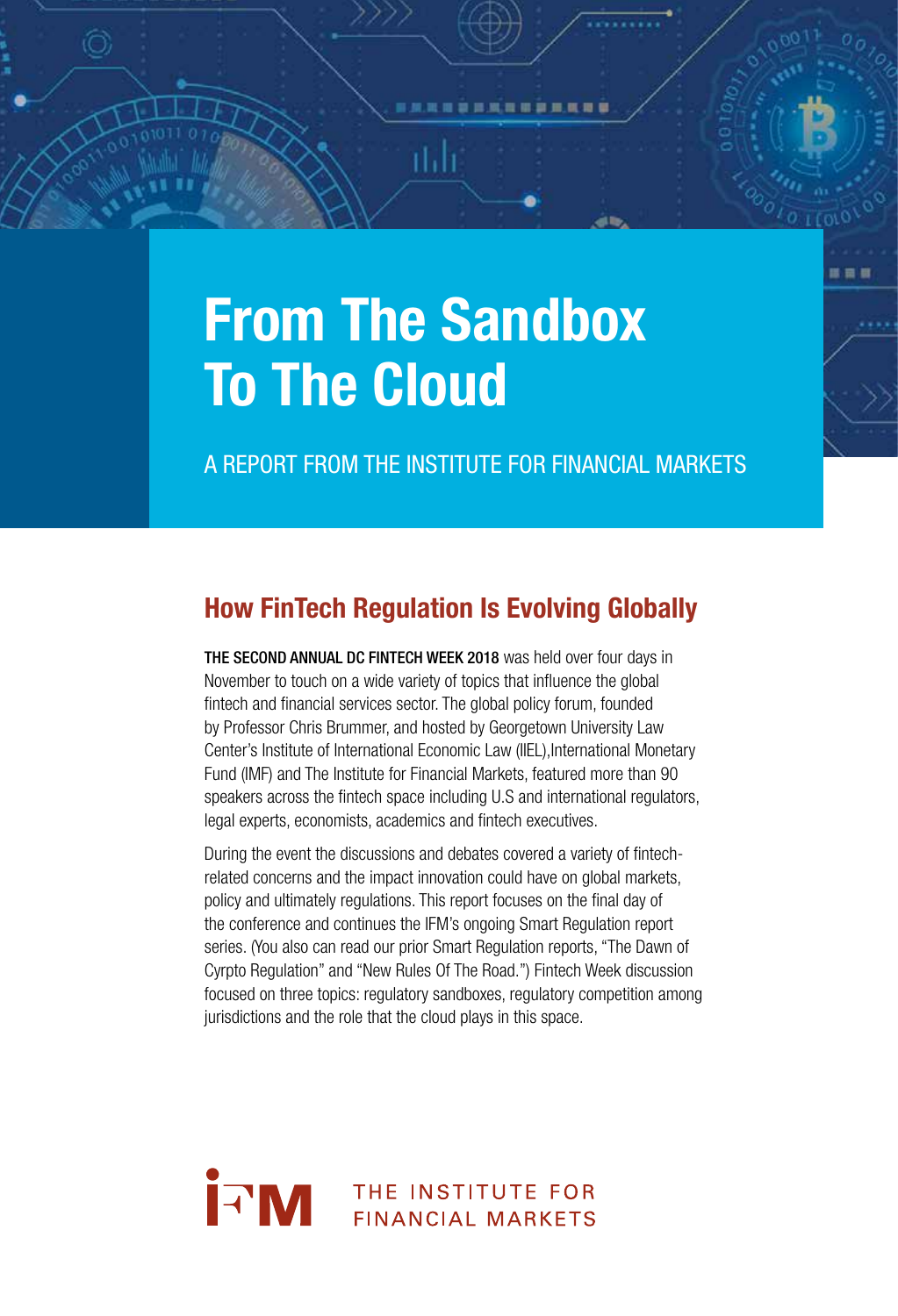

# An Introduction

The disparity among global regulators, in terms of fintech regulation and engagement, is wide and varied. In general, there are a number of approaches regulators and participants are taking to provide more structure and confidence in these markets. But where some jurisdictions have moved fairly quickly and with clear structure such as Gibraltar, Malta and Singapore, others are grappling with the role regulators should or can play in this space.

In some respects, the fintech, and more specifically the crypto and blockchain space faces serious questions from a regulatory point of view. Should regulators be engaged with the fintech community through sandboxes or other initiatives? And if so, just how engaged should they be in assisting firms but not choosing winners and losers in the fast moving competition. And finally, if the cloud is the platform on which almost all new technology is built what role do cloud services play and just how responsible or involved should they be for the content, services and functionality of the customers they serve.

Indeed, the fintech space is a multi-layered environment that often falls outside of today's regulatory boundaries. As such, it is forcing regulators, legal professionals, investors and the fintech community itself to think about the best ways to ensure the benefits and security markets want, yet still allow for the massive wave of innovation, creativity and opportunity that will serve the market in new ways.

Below is a recap of the three sessions from the November 8, 2018 event in Washington, DC, which followed sessions earlier in the week at Georgetown Law and IMF Headquarters.

- How to Build a Regulatory Sandbox
- Making or Taking Innovation? Regulatory Competition and the Race for Fintech Dominance
- Security and Resiliency in the Cloud



# How to Build a Regulatory Sandbox

Regulatory sandboxes are increasingly discussed as a possible tool in assisting officials to foster technological innovation in a safe and responsible manner, while staying true to their mandates. Just what this means in the U.S. context remains, however, a subject of debate. Here is a look at regulatory innovation and their attendant risks, opportunities and trade-offs.

#### MODERATOR:

• Arthur W. Hahn, Counsel and Global Co-chair, Financial Services Practice, Katten Muchin Rosenman LLP & Trustee, The Institute for Financial Markets

#### PANELISTS:

- Daniel Gorfine, LabCFTC Director and Chief Innovation Officer, U.S. Commodity Futures Trading Commission
- Kavita Jain, Director, Office of Emerging Regulatory Issues, Financial Industry Regulatory Authority
- Brian Knight, Director, Innovation and Governance Program, Mercatus Center, George Mason University
- Margaret C. Liu, Senior Vice President, Legislative and Deputy General Counsel, Conference of State Bank **Supervisors**

## What is the definition and purpose of a fintech sandbox? The simplest initial answer is, "It depends."

For regulators and market participants, coming up with the purpose and guidelines for a fintech sandbox isn't so easy. To start, agencies need to determine what the fintech sandbox aims to do. And that triggers any number of questions. Is it encouraging and speeding up innovations so customers can access new services that have been green lighted by regulators? If so, does a company in the sandbox gain an advantage over another firm that does not? And in the U.S., might a state regulator offer advice that is perfectly legal in that state, yet run afoul of state, federal or international rules? If so, will they go to the legal mat to help such a firm? And, who is qualified to enter and work in a fintech sandbox?

That is a load of questions for regulatory agencies today, and to be sure, the answers vary. Brian Knight, director, Innovation and Governance Program, Mercatus Center at George Mason University put a general framework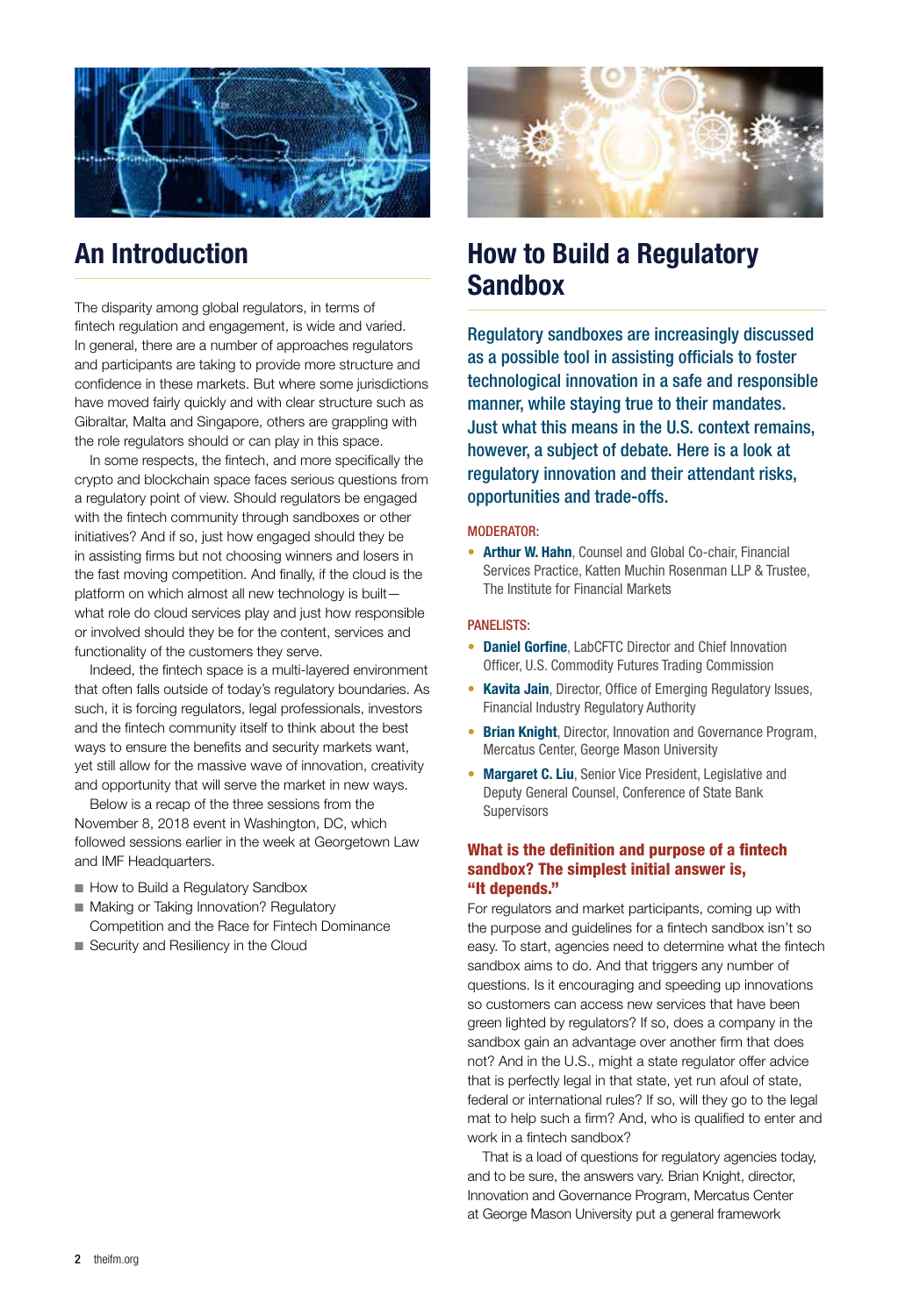around it. "The regulatory sandbox is a limited scope, limited time, regulated environment where an entity can work in conjunction with its regulator to experiment in an environment where its regulatory requirements are modified," Knight said, adding that it may include modified: licensing requirements, conduct requirements and liability.

Perhaps a broader foundation on which to build a sandbox came from Kavita Jain, director, Office of Emerging Regulatory Issues at the Financial Industry Regulatory Authority (FINRA), who argued a sandbox "should do no harm." And in that respect, the liability issue is a problem that sandboxes need to address from the start. In other words, should consumers be compensated if they are financially harmed by a "sandbox tested and approved product?"

"I think consumers should be made whole if there is any harm," Jain said. "Is it okay if the consumer loses \$1,000 or \$100 Generally speaking, as a regulator, I'd say the investor has to be made whole. So if we're testing new products, we need to make sure they are tested within those guardrails."

"Landing on a clear purpose of a regulatory sandbox is key," Jain said.

"There is a risk of picking winners and losers and that gets back to the underlying purpose of the sandbox," said Margaret C. Liu, senior vice president, legislative and deputy general counsel at the Conference of State Bank Supervisors. "Are you trying to solve a problem or do you have a gap in regulation where they don't fit into an established regulatory regime? Or has there been a public policy decision made to attract these innovators? Those are very different sets of motivations."

Knight added that a regulatory sandbox should not be an advantage for one firm over a competing company.

"You don't want a regulated sandbox to be an easy button to winning the competition," Knight said. "On the other hand, to the extent that the sandbox is valuable to the company that is working with the regulator and the regulator is saying "tweak this, change that" and let's get you to compliance, that is the potential competitive advantage."

Knight said some transparency should be disseminated to the public without giving away proprietary information or the firm's "secret sauce."

# The Question Is Why?

While it is important to figure out just what a regulatory sandbox is and should be, the other critical question is why one is needed. Countries and local agencies can reason that there are great benefits to be gleaned from learning what is happening in the fintech world. But the fact is, for various jurisdictions, there is a competitive element to it that encourages firms to work with regulators to help create the next wave of innovation that transforms the US and global financial marketplace.

Another driver for regulatory involvement, sandboxes or otherwise, is that the pace of innovation is happening faster than at any time before. Daniel Gorfine, LabCFTC director and chief innovation officer at the U.S. Commodity Futures Trading Commission (CFTC), said the reasons for engaging the fintech community are fairly straight forward.

Computing power has risen substantially and the cost of leveraging such technology has plummeted. Cloud services provide infrastructure at a fraction of the cost that hardware would cost today. And the cloud-based services offered by the Amazons, Googles and Azures of the world are expanding as well. All of this means adoption and scalability can occur much faster and farther than in the brick-and-mortar days.

"You can have a great idea like Venmo and in very short order, be scaling up to handle billions of dollars in transactions," Gorfine said. "And they did that on a national level. If a brick-and-mortar firm tried to do that, it may take decades to scale up and actually impact commerce on a national scale."

What that means for regulators, Gorfine said, is that you "have to think about how you deal with a small start-up that is having that type of economic impact on the national economy."

Given the wide scope of financial technology out there today—from payments to processes to data, trading and settlement—across any number of platforms, it is difficult for regulators to keep up with the companies, not to mention the underlying technology itself.

As such, regulators are looking for ways to keep up with technology, innovation and trends in the industry through various forms. The sandbox is one structure, but there are a number of variations being used. The CFTC's approach differs from its UK counterpart, the Financial Conduct Authority. In its so-called FCA Innovate program, started in 2014, firms apply to get into the sandbox, also known as the "cohort model" and only a few are accepted. In July 2018, 29 firms were accepted out of 69 applications in its 4th cohort process.

The CFTC developed and launched LabCFTC in 2017 to promote fintech innovation and improve the quality of the markets. It also wants to accelerate fintech and regtech solutions that may help the CFTC itself. CFTC Chairman Chris Giancarlo, speaking at Fintech Week 2018, announced another initiative called "QuantReg," aimed at making the agency more data driven with automated analysis in its policy decisions.

Another tool in the CFTC toolbox is "no action relief" which may help free up innovations and services that benefit the markets.

"You can structure what a sandbox seeks to accomplish through no action relief. But our approach has been to have an open door to anyone who wants to come and point out ambiguity or friction in rules that may not have been contemplated for new business models. That's the approach we have taken."

Daniel Gorfine, LabCFTC Director and Chief Innovation Officer, U.S. Commodity Futures Trading Commission

Meanwhile state regulators are taking a collaborative approach in addressing specific frictions in the regulatory environment. Liu noted that almost 20 U.S. state regulators recently moved to collaborate on the licensing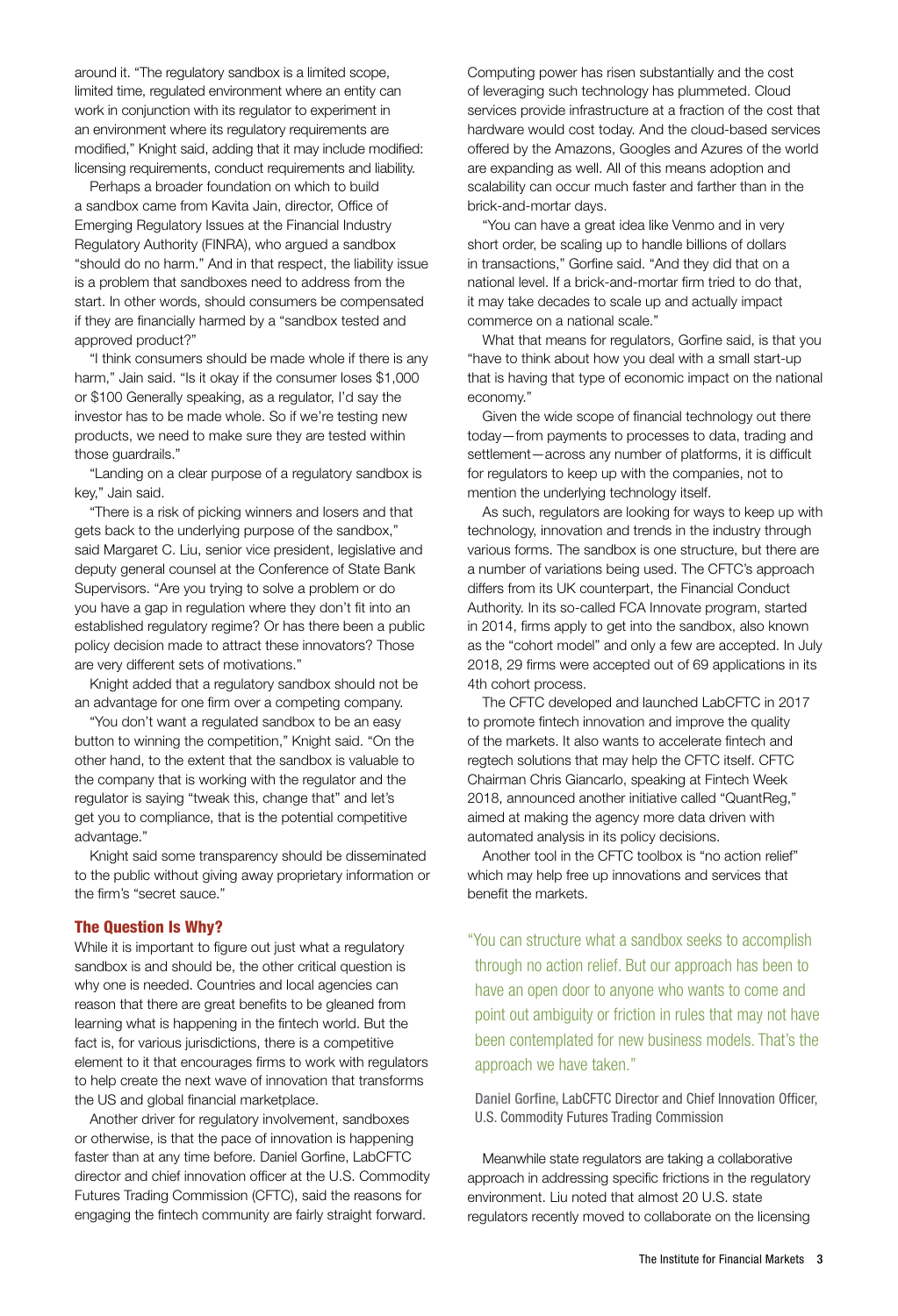process for cross-state money transmitter rules. The goal is to roll it out to all 50 states, streamlining the process and lowering costs for non-bank fintech firms which had to fill out a separate form in every state money was transferred to.

"It's about figuring out ways to modify some of the requirements and processes, so a company that wants to be a money transmitter will have less steps in that path," Liu said. "That's a step states are doing on their own. It is happening whether or not you are using the term sandbox."

"Just as we don't want incumbents arranging regulation to entrench their advantage, it also isn't fair to say we are going to give a regulatory advantage to new firms at the expense of incumbents," Knight said.

Gofine agreed, saying that "at some level, you want to be creating a level playing field."

#### State Level Sandboxes

The push by almost every U.S. state to attract new technology talent and start-ups led to the creation of the first state fintech sandbox in Arizona in March. It began accepting applicants in August 2018 and admitted its first participant in October, Omni Mobile Inc., a mobile payments platform.

Lui said the state legislation backing the sandbox, allows for some relief of certain licensing requirements. The sandbox, run by the Arizona state attorney general's office, allows a wide variety of financial services technology firms to apply and use its sandbox.

Illinois also is considering a bill for a similar sandbox, run by the Illinois Secretary of Financial and Professional Regulation. The bill is still under consideration by the state legislature.

#### Sandbox Dilemas

And then there is the debate over whether regulatory sandboxes are a good idea at all. The New York State Department of Financial Services Superintendent Maria Vullo raised the debate level by saying "Toddlers play in sandboxes. Adults play by the rules. Companies that truly want to create change and thrive over the longterm appreciate the importance of developing their ideas and protecting their customers within a strong state regulatory framework."

Vullo strongly opposed the Office of the Comptroller of the Currency's decision to accept applications for national bank charters from nondepository fintech firms. She also took exception to the U.S. Treasury Department's report, (More on this below) which recommended regulatory sandboxes as a way to promote innovation.

Separately, the Consumer Financial Protection Bureau (CFPB) created a new new Office of Innovation, to work with firms in cryptocurrencies, blockchain, microlending and peer-to-peer lending.

One of the questions is, once a company is in the sandbox, just how much transparency should there be from the regulator to the public? For some sandboxes there is testing of the product, a look at the viability of the product, marketing disclosures and then the decision by the entity itself as to whether it should move forward or

not. There also is ongoing reporting to the regulator during and after it exits. Knight said such reporting, however, does run the risk of violating the trust of the marketplace.

"For a sandbox to work, there has to be trust," Knight said. "The regulator has to trust that the regulated entity is going to be regulated in good faith and in compliance with the rules. And the regulated entity has to trust, that by just putting themselves on a regulator's radar, they are not just inviting (regulatory) trouble."

Then there is the question of just how much information will be shared inside and outside the sandbox.

"The regulator ultimately has public accountability," Liu said. "And in the sandbox, there is a bargain there between the regulator and the entity. The applicant wants a modification to facilitate bringing their product to the market. And I would posit that the regulator have even more visibility and information than traditional regimes. And the regulator has to be comfortable with that."

In terms of granting relief to firms in the sandbox, it is critical that regulatory agencies share information with the public. And this is where things can get complicated. If a regulator finds some functionality in a fintech firm's product that is beneficial to the marketplace, just how much information should be shared with the broader public? If it mentions that XYZ firm had a payment system that provides safe and secure transfers and also includes a fail-safe mechanism, just how much more detail should it disclose about that?

In Knight's view, this is a delicate balancing act for regulators. If regulators green light a firm's product function, are they tacitly giving them an advantage over a competitor? In other words, are firms that do not qualify or chose not to enter the sandbox at a disadvantage?

## The Highest Good

The question for sandboxes may also be the question for regulatory agencies in general—what are you trying to achieve? Of course, it differs for each regulator and each jurisdiction. But in Gorfine's opinion, the goal of the sandbox or similar initiative, is to identify certain problems or pain points in the regulatory system. If a regulator is trying to speed up registrations for a specific entity, perhaps it should look at the issue in a broader context. In this way, sandboxes could be extremely helpful in not only identifying problems but streamlining solutions across the regulatory structure.

"What you should be doing is asking, "How should we be thinking about processing all of our applications?" Gorfine said. "Do we have the right notion of proportionality in our written requirements? Does it make sense and are we actually solving for our regulatory objectives for the rules we are putting in place for all our market participants."

If sandboxes can do that, a new firm may ultimately change a marketplace and perhaps change regulators as well.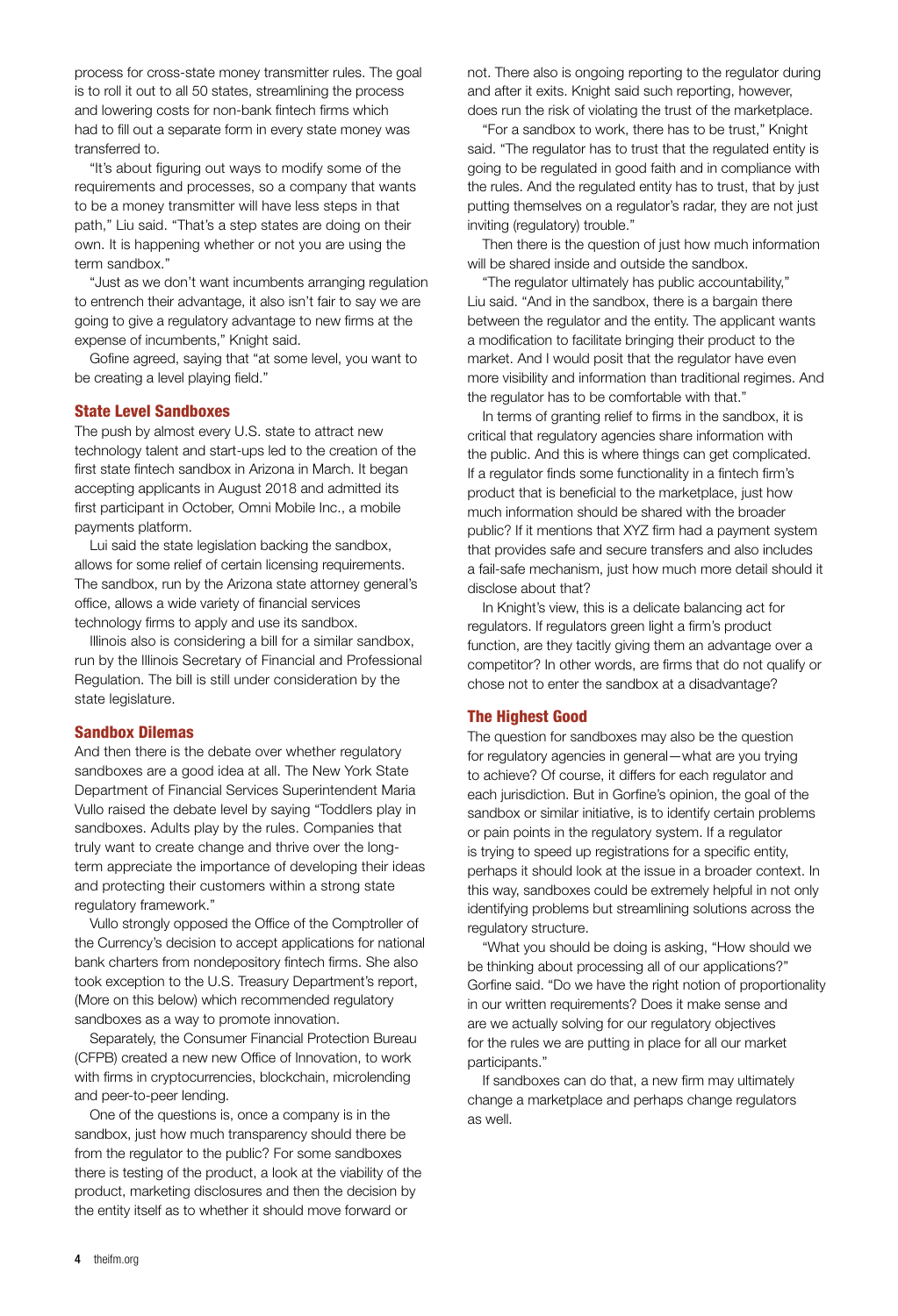

# Regulatory Competition and the Race for Fintech Dominance

Intense competition for technological innovation is informing not only business strategies for participants in financial markets, but also regulatory policy in jurisdictions seeking to raise their profile as fintech hubs. Whether or not such jostling for technologists and entrepreneurs will result in a race to the "top" or "bottom"— is yet to be decided. Here is a look at the national, cross-border and global implications.

## MODERATOR:

• Gary DeWaal, Special Counsel, Katten Muchin Rosenman LLP & Vice Chairman, The Institute for Financial Markets

#### PANELISTS:

- Douglas Arner, Kerry Holdings Professor in Law, The University of Hong Kong
- Hon. Albert Isola, Minister for Commerce, Gibraltar
- Peter Kerstens, Advisor on Financial Technology and Cybersecurity to the Director General FISMA and Co-Chair of European Commission Fintech Taskforce, European Commission
- Nydia Remolina León, Legal Advisor for Innovation, Digital Transformation and Policy Affairs, Grupo Bancolombia
- Sharon Yang, Acting Deputy Assistant Secretary for International Financial Markets, U.S. Department of the **Treasury**

The relationship between regulators and fintech firms, particularly those in the digital asset space, has been shifting in recent months. Gone are the days when regulators were simply trying to figure out just what the technologies and products were, not to mention, how best to oversee them. What has evolved since is a mixed bag of regulatory approaches to the fintech space—with some regulation being assigned to different segments of the market, some taking a hands off approach and others creating a new structure aimed at creating a community of quality firms.

In the view of Peter Kerstens, advisor on financial technology and cybersecurity to the director general of FISMA and co-chair of European Commission Fintech, there has been a decided change in attitude among global regulators, especially toward digital assets.

"Many regulators around the world and across Europe believe that the word innovation is a dirty word," Kerstens said. "When you talk to them, they think this is financial alchemy. But in the past year or so, we've seen a shift from a rather skeptical position towards a much more positive attitude."

In Kersten's view, the change comes from the realization that fintech innovation can improve markets. Also, in the case of the European Commission, one of its mandates is to promote innovation among its member countries.

That also has been the view of Gibraltar, the British territory, and first authority to publish proposals to regulate initial coin offerings in early 2018. The move was driven by the rise of ICOs globally and the need for a regulatory structure for that market.

 "Good regulation will actually encourage innovation but in the same way that institutional firms can trust it," said Albert Isola, minister for commerce of Gibraltar.

He said the rise of ICOs in 2017 led many mainstream investors to pull away from those markets because they simply could not trust them. Isola said he was not against investors or firms participating in the token space, but said "if they fail, let them fail for the right reasons, not because someone stole or scammed money from them."

In Gibraltar regulators were concerned that without regulation, bad behavior would go unchecked. And secondly, government officials also saw an opportunity to create a regulatory framework to build trust in the ICO market. With that goal, the government set out to create rules for the ICO space that included: corporate governance, capital requirements and security rules. Since enacting its ICO rules, Gibraltar has attracted 40 applicants with two firms approved so far.

"We don't pretend to be a light touch," Isola said. "We want quality firms to come to us."

#### Striking Balance

Creating a balance between encouraging innovation, especially in the digital asset space, and building sufficient regulations around it, is a task many governments are grappling with. In the case of the European Commission, it announced in March 2018 an "Action Plan" to make Europe the global hub for fintech. To do so, the EC created a platform so licensed firms could operate in every EU jurisdiction, thus building what it calls a "Capital Markets Union," or single market for consumer financial services.

Such ideas are being touted around the globe today, in an effort to embrace and encourage fintech firms to stay local, build their businesses and address needs nationally, if not globally. The Global Financial Innovation Network, announced in August 2018 with 11 financial regulators is one such effort.

But collaboration on fintech regulation calls for regulatory agencies to think about oversight in a different way. For starters, the methodology applied to firms by regulators will be key. Secondly, regulatory differences across agencies is another major issue. And how state, national and international agencies harmonize rules will also be a key to enabling the kind of scale and impact many firms are targeting.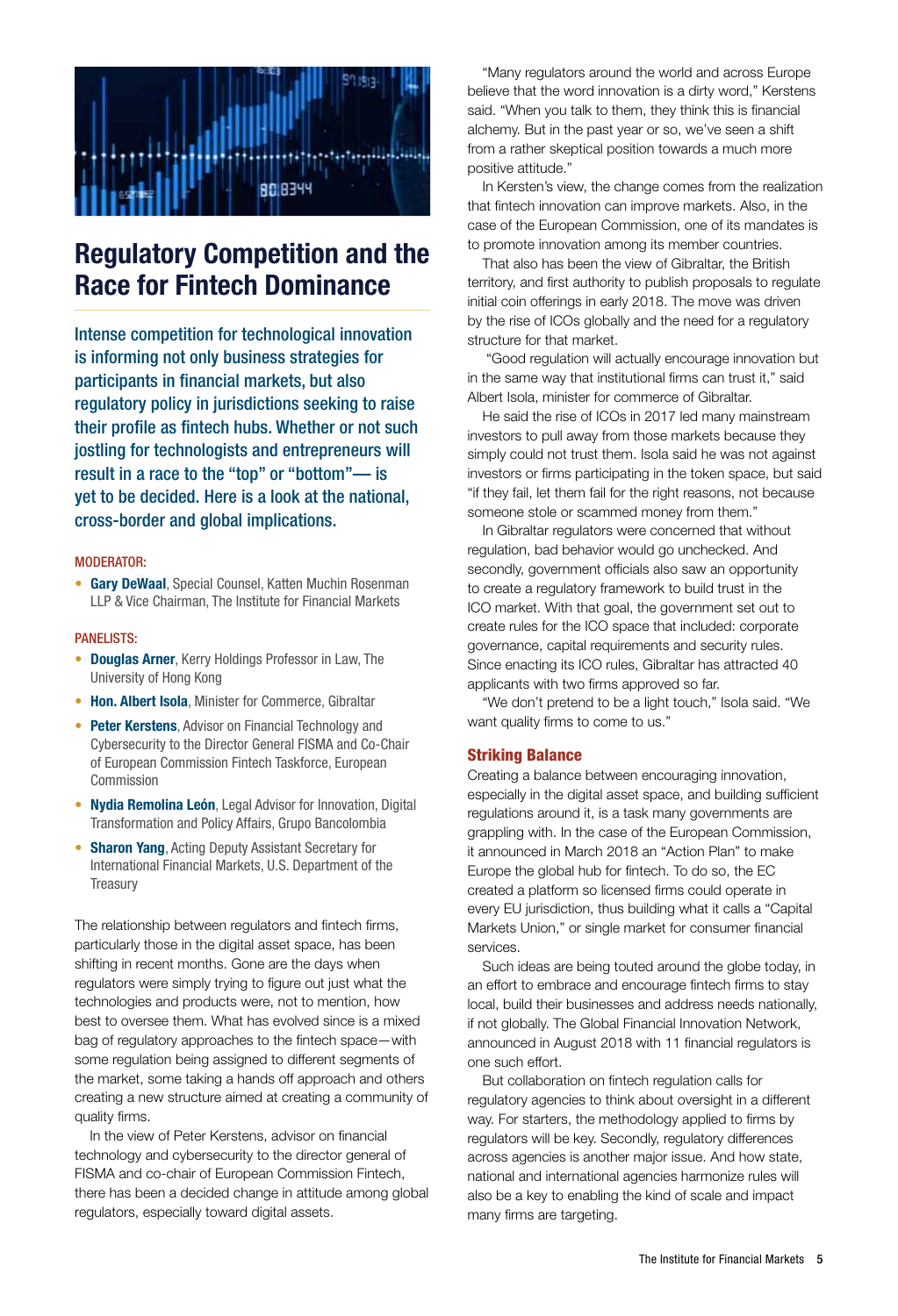Nydia Remolina León, legal advisor for innovation, digital transformation and policy affairs at Grupo Bancolombia, said one example of the challenge for some regulators can be found in Mexico, which set its own fintech regulation policy. The good news is Mexico has taken a principles-based approach to fintech regulation. The bad news is that its licenses are categorized for crowdfunding, cryptocurrencies and payments firms.

"Most of these firms are entrepreneurs and they change the activity for which they are trying to provide to the market. So first they have to apply for one license and then they might have to apply for another license. That's a big question."

Nydia Remolina León, Legal Advisor for Innovation, Digital Transformation and Policy Affairs, Grupo Bancolombia

In Gibraltar, agencies began by thinking about how to regulate the token space and decided it would focus on those who use the blockchain. As such, the category was wide enough that it captured the types of participants it wanted to regulate.

"What we wanted to see was real quality firms willing to be regulated in Gibraltar and give them the regulatory framework that they were seeking," Isola said, adding that it did so 25 years earlier for remote/online gaming.

Kerstens said one of the challenges for regulators is they only use the regulations that are established. Bending and creating new rules is a difficult and critical task.

"They use the tools they have and project the rules upon any reality in front of them, and ask "Does it fit, or doesn't it fit?'" Kerstens said. "For most regulators, if it doesn't fit, they say "you are not allowed to do it or it is not our responsibility."

In some respects, the fintech space and the products produced may fall under existing rules and laws. But in other instances, it may require a more principles-based approach, where regulators are looking at more "functional investment and the types of risk that are associated for buyers and investors," said Douglas Arner, Kerry Holdings professor in law at The University of Hong Kong.

"This is something we're starting to see with Mexico and a range of other jurisdictions that are starting to think, how can we go back and look at what our systems are for and try to deal with some of these embedded terminologies," Arner said.

## Finding Harmony

For anyone in the financial markets today, regulatory harmonization is among the top issues. Given the newness of recent fintech innovation, there are some calling for a new round of harmonization among regulators. Exactly how that will work, what it will cover and what the broader goal of fintech regulation should be is a difficult and daunting task.

Arner said it makes sense in certain areas that are global in nature. But there are some drawbacks as well.

"If you try to regulate something too early, you can have a restrictive impact on the market," Arner said. "We're trying to work out, what works best. But there areas we already have harmonization."

In the area of anti-money laundering (AML) for example, rules can be applied to new technologies such as token issuance. Another area is in cybersecurity, where global regulators and industry participants have been focused for some time on standards and cooperation.

And many of the innovations entering the market are aimed at improving existing processes or markets in some way. For those products and services that are new to existing global financial markets, there may be a call for regulatory equivalence, harmonization or recognition.

"Digital finance by definition needs harmonization," Kerstens said. "You can harmonize at a high level of regulatory intensity and also a low level. At this stage, there is no global consensus as to the level of regulatory intensity that is required."

To date, there is little evidence the G20 will step in and establish a global initiative on financial technology regulations. Ultimately, we may be in a new era of products that fall outside the current securities and derivatives regulatory structure. For Isola, this is the whole point of Gibraltar's bold move into its token regulation initiative.

"It is creating new opportunities," Isola said."And I don't believe you can use the rulebook that you have for traditional financial services in this space.I think it's about requiring a new toolkit to give them the ability to regulate this new sector that differs in the way we did in the past."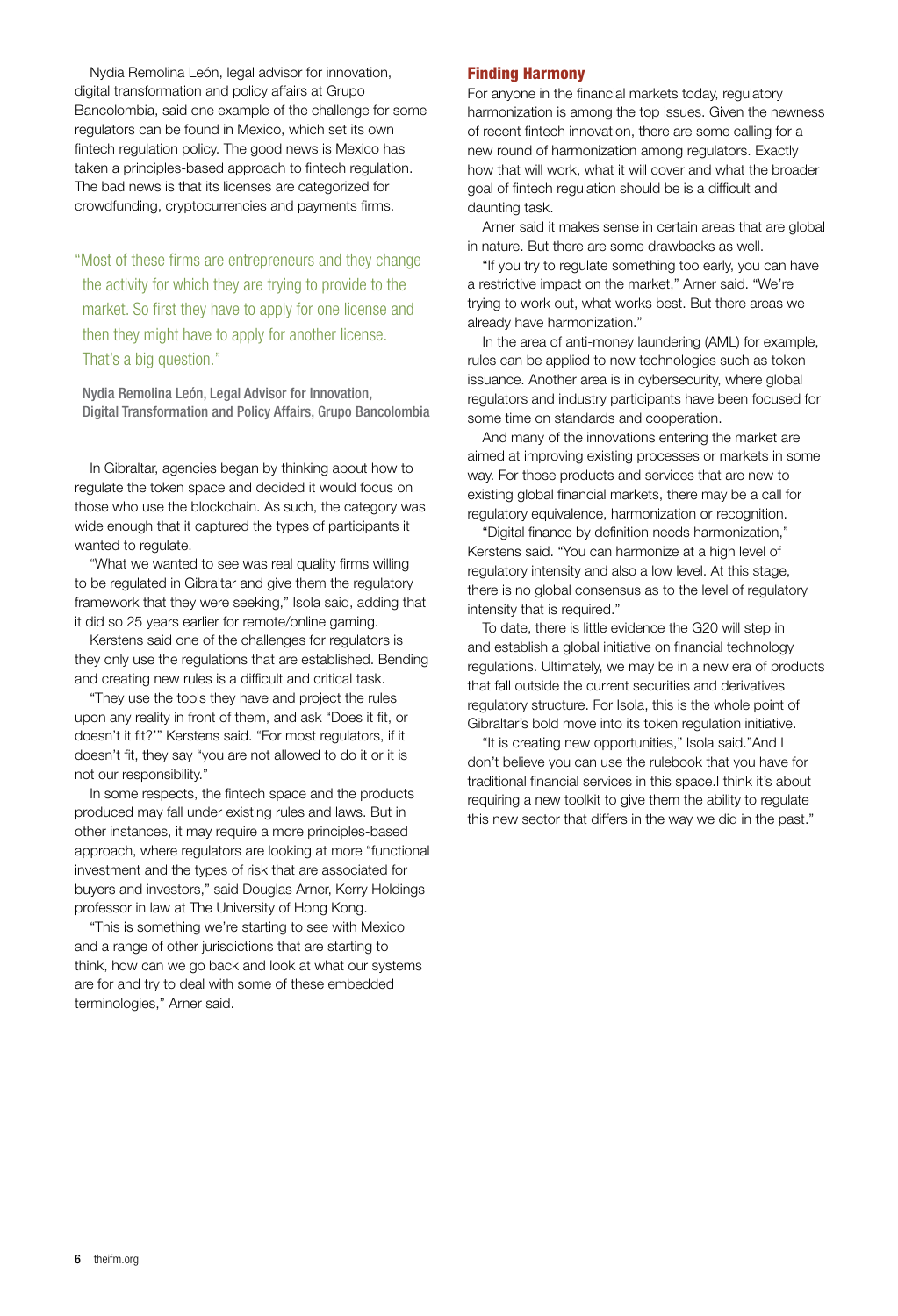

# Security and Resiliency in the Cloud

Financial institutions are increasingly leveraging cloud technology in the hopes of better serving and protecting their customers. But unlike traditional outsourcing in the financial sector, many cloud services are standardized and provided globally, even as domestic authorities maintain local oversight. Here, we explore the implications of fragmented oversight for security and resiliency in the cloud.

## (THIS PANEL WAS HELD WITH CHATHAM HOUSE RULES.)

It's not a news flash that the cloud is taking over much of the data storage and perhaps key functions of the financial services industry. But the enormous push into cloud services raises key questions about how regulators and firms are dealing with a new data and operations structure.

The regulatory environment for banks using technology and storage was largely set about 20 years ago. Back then, banks used technology centers offered by large computer and tech companies such as Hewlett-Packard or IBM, to handle the data and functions of its services in a person-to-person relationship with long-term deals. With Amazon Web Services (AWS) and other cloud services, it has shifted that to a one-to-many business model with far more flexibility for customers. That cloud business model has created some mismatches with regulators, who are sometimes having a hard time adjusting to the new structure.

The July 2018 U.S. Treasury report is the best effort yet in addressing why the regulatory environment needs to change in the fintech space, especially for cloud services. Today's banks and others are dealing with regulations and outsourcing requirements that have been retrofitted for cloud computing. That has left very little flexibility for regulators tasked with monitoring bank operations in the cloud. As such, regulators are often given antiquated checklists that are not always relevant nor applicable. Some regulators' checklists are from 2004, two years before Amazon Web Services was even launched.

To address the issue, AWS is pushing for changes with US and global regulators on how they monitor and regulate activity on the cloud, security standards, audit standards, resilience and other issues. AWS also has created a

working group to engage regulators about how best to address cloud services issues in the financial markets.

#### Setting Standards

One of the issues regulators and the industry are working on, is figuring out areas that may affect firms across multiple jurisdictions including: cybersecurity, data localization issues, resilience and fallback capabilities. As financial technology continues to evolve, it will be important for regulators to establish what they want to achieve with cloud regulation. And from there, regulators need to come up with relevant checklists and audit points that cover the relevant items and set some standards for the cloud.

From one panelist's perspective, regulators doing audits are "in an unfortunate situation because the checklist they have is the checklist that they have. They're not going to get in trouble for sticking with the checklist. But they may get in trouble for deviating from the checklist."

Large institutions themselves are trying to determine their own technology priorities and needs. So while startups are firmly and exclusively in the cloud, banks and financial institutions are still managing massive legacy infrastructure. By some estimates, traditional banks spend 85 percent of their IT budgets on maintaining old technology. About 10- to 15-percent is spent on existing projects and just 5 percent is spent on R&D.

One view expressed was, is if regulators can update their oversight of cloud technologies, banks may ultimately become more innovative as well. "I view cloud as the basic infrastructure baseline that allows banks to do what they are supposed to do, which is building better tech-oriented services in a more tech oriented way," the panelist said. "You're not going to do that if you are spending 85 percent of your IT budget on a creaky old mainframe." He further added, "One possible trend for banks going forward then, would be to examine all of their parts, focus on what they do well and outsource the rest."

From AWS's perspective, the company works with customers to provide guidance on numerous audit protocols. Beyond that, it has continued to engage regulators globally and held more than 200 meetings with 120 to 130 regulators around the world. The company also has hosted seminars to bring regulators together to identify and upgrade requirements and checklists, and create higher bars for the financial industry.

#### Critical Mass

The massive move across all industries into the cloud is welcomed by banks for the services and potential innovation they offer. But there are some agencies that worry about so-called concentration risk—meaning that AWS, Google Cloud and Azure may themselves be systemically important institutions, given the amount of data stored and running on their servers.

Cloud service providers have tried to deal with the issue of risk by analyzing the various aspects such as: data concentration, geographic location of the data, back-up solutions across time zones domestically and internationally, redundancy and multi-national regulation of such information. There are also public concerns